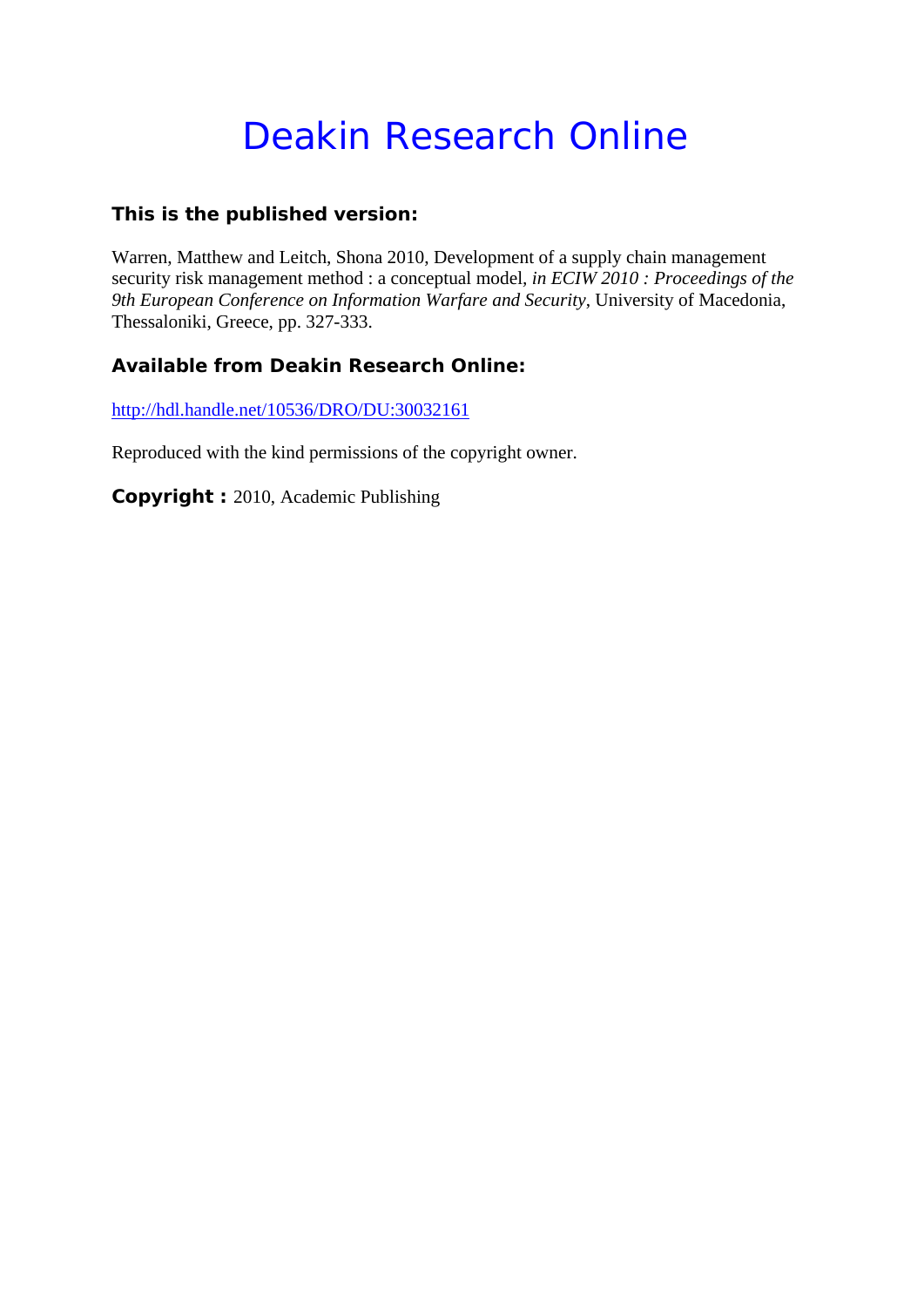# **Development of a Supply Chain Management Security Risk Management Method: A Conceptual Model**

# **Matthew Warren and Shona Leitch Deakin University, Melbourne, Victoria, Australia**

shona@deakin.edu.au

Abstract: This paper continues the prior research undertaken by Warren and Leitch (2009), in which a series of initial research findings were presented. These findings identified that in Australia, Supply Chain Management (SCM) systems were the weak link of Australian critical infrastructure. This paper focuses upon the security and risk issues associated with SCM systems and puts forward a new SCM Security Risk Management method, continuing the research presented at the European Conference of Information Warfare in 2009.This paper proposes a new Security Risk Analysis model that deals with the complexity of protecting SCM critical infrastructure systems and also introduces a new approach that organisations can apply to protect their SCM systems. The paper describes the importance of SCM systems from a critical infrastructure protection perspective. The paper then discusses the importance of SCM systems in relation to supporting centres of populations and gives examples of the impact of failure. The paper proposes a new SCM security risk analysis method that deals with the security issues related to SCM security and the security issues associated with Information Security. The paper will also discuss a risk framework that can be used to protect against high and low level associated security risks using a new SCM security risk analysis method.

Keywords: critical infrastructure, security risk analysis and supply change management

# **1. Introduction**

Prior research undertaken (Warren and Leitch, 2009), presented a series of initial research findings identifying that within Australia, Supply Chain Management (SCM) systems formed the weakest link of Australian critical infrastructure. One of the issues facing Australia is that the majority of critical infrastructure resides under the control of the business sector and certain aspects (such as SCM systems) are distributed entities. This proves to be a very important factor when you look at areas such as food distribution.

Researchers (Pye et ai, 2005) have identified that Supply chain, value chain, demand chain, critical chain, and supply network are key description terms in relation to SCM. These terms are used somewhat interchangeably in the literature to refer to a conceptual chain of cooperating business partners that facilitates the bi-directional flow of information and goods and services to which it adds cumulative value from raw materials to the consumer (Pye et ai, 2005).

The common areas that IT is used in conjunction with SCM systems are (Warren and Hutchinson, 2000):

- Managing information about demand. Providing on-line information from customer service, sales support, etc. to the required business area or customer.
- Managing physical flow of goods. Provide on-line information to aid production planning, procurement, inventory management, etc.
- Managing financial flows. The ability of financial organizations to supply suppliers and customers with detailed financial information on-line.
- Order management. Being able to assist the order management cycle by offering on-line cost estimation and pricing, on-line order planning and order generation, on-line order billing and account/payment management, etc.

In a Australian context, the Food Chain Assurance Advisory Group (the Food Chain Group) forms part of the of the Australian TISN (Trusted Information Sharing Network), overseeing critical infrastructure protection. The primary aim of the Food Chain Group has been to improve the security of the agriculture and food supply chain in the changed global security environment. The existing food safety and security systems and food regulatory arrangements are primarily aimed at preventing and detecting natural or accidental risks. The new challenge is to ensure these systems are now capable of responding to the new increased potential for acts of deliberate and malicious intervention including cyber based activities (FCIAAG, 2007).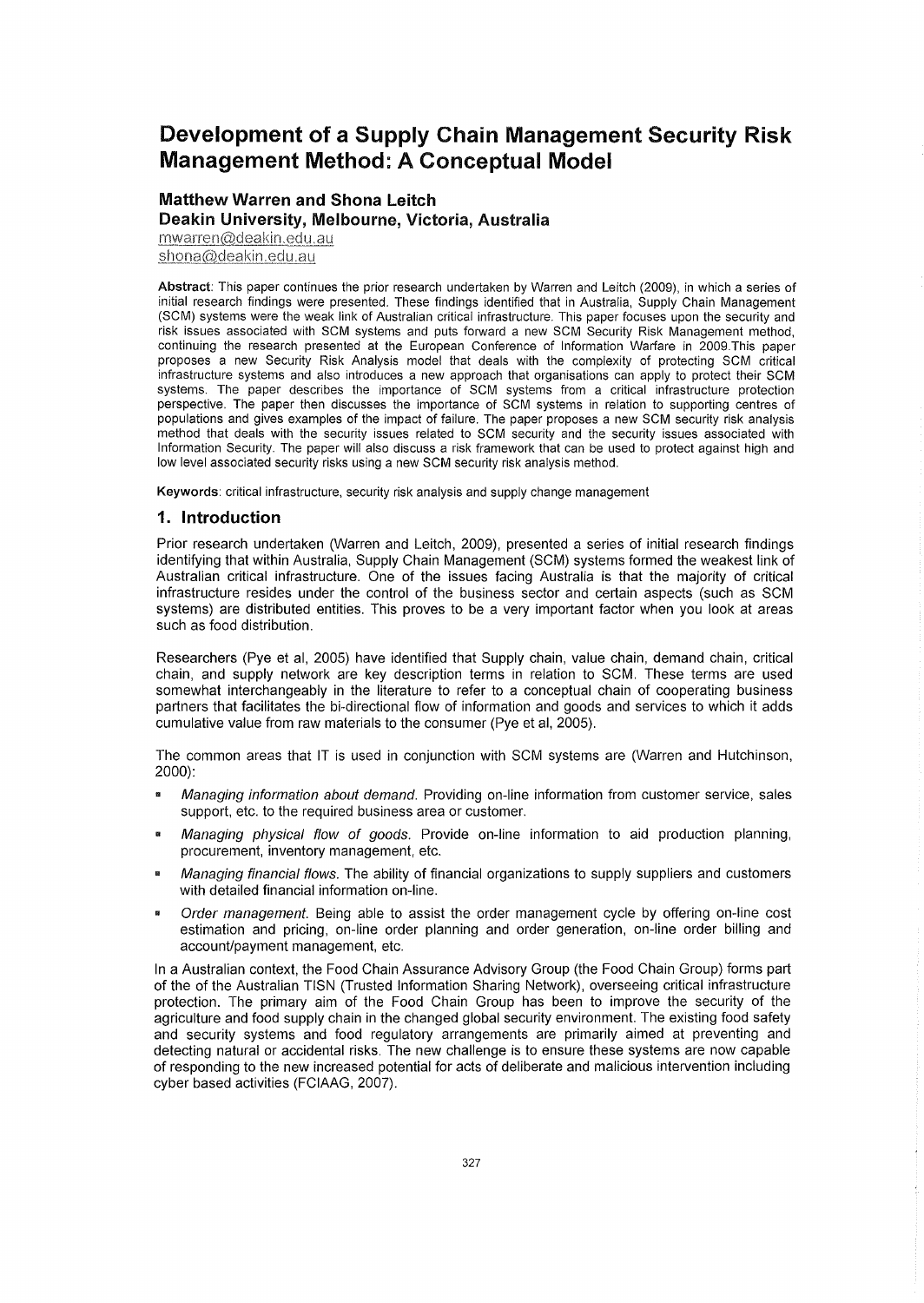### **Matthew Warren and Shona Leitch**

This paper proposes a new Security Risk Analysis model that deals with the complexity of protecting SCM critical infrastructure systems and also put forwards a new approach that organisations can apply to protect their SCM systems.

The importance of SCM systems from a critical infrastructure protection perspective will be discussed and the proposal of a new security risk analysis method that can be used to protect SCM systems will be introduced. The proposal of an initial SCM security risk analysis method that deals with the security issues related to SCM security and critical infrastructure protection will include a risk framework that can be used to protect organisations against high and low level associated security risks. A number of case studies to illustrate the new SCM security risk analysis method will be used to show the method's effectiveness. The paper will also discuss the difficulty in linking high and low level associated security risks.

The conclusion of this paper will end with a discussion about the next stage of the research and some of the key variables that need to be identified for future research.

# 2. USA response to supply chain security

In response to the security situation following September,  $11<sup>th</sup>$ , 2001, the USA government has identified this as a potential security risk in relation to supply chain security and the importing of goods into the USA. In response to the situation of September 11<sup>th</sup>, the US Customs and Border Protection (CBP) developed the Customs-Trade Partnership Against Terrorism (C-TPAT).

The aim of the C-TPAT strategic plan is designed to (CBP, 2004):

- Improve security of a significant percentage of shipments to the United States;
- Provide benefits and incentives to private sector companies that meet or exceed C-TPAT supply chain security criteria and best practices; and
- Concentrate CBP's inspectional resources and capabilities on higher risk shipments.

Organisations can apply to become member of the C-TAPT program, which offers a number of benefits including (CBP, 2004):

- A reduced number of inspections and reduced border wait times;
- B A C-TPAT supply chain specialist to serve as the liaison for validations, security issues, procedural updates, communication and training;
- Access to the C-TPAT members through the Status Verification Inter face;
- Self-policing and self-monitoring of security activities;
- 9 Certified C-TPAT importers are eligible for access to the FAST lanes on the Canadian and Mexican borders;
- <sup>m</sup>C-TPAT certified highway carriers, on the Canadian and Mexican borders, benefit from their access to the expedited cargo processing at designated FAST lanes. These carriers are eligible to receive more favorable mitigation relief from monetary penalties;
- <sup>m</sup>C-TPAT certified Mexican manufacturers benefit from their access to the expedited cargo processing at the designated FAST lanes.

The US Customs and Border Protection were integrated into the Department of Homeland Security (DHS). DHS undertook a review of SCM security and developed a number of new strategic principles in relation to Supply Chain Security; these are (DHS, 2007)

SO-1: Provide for end-to-end supply chain security by building trusted relationships and assisting trading partners and the trade community with enhancing their security systems.

SO-2: Provide incentives and benefits for supply chain partners who enhance their supply chain security, while recognizing that some benefits (e.g., increased security resulting in reduced cargo loss and/or reduced costs of doing business) are trade-driven issues.

SO-3: Advance security by promoting the development and implementation of international standards.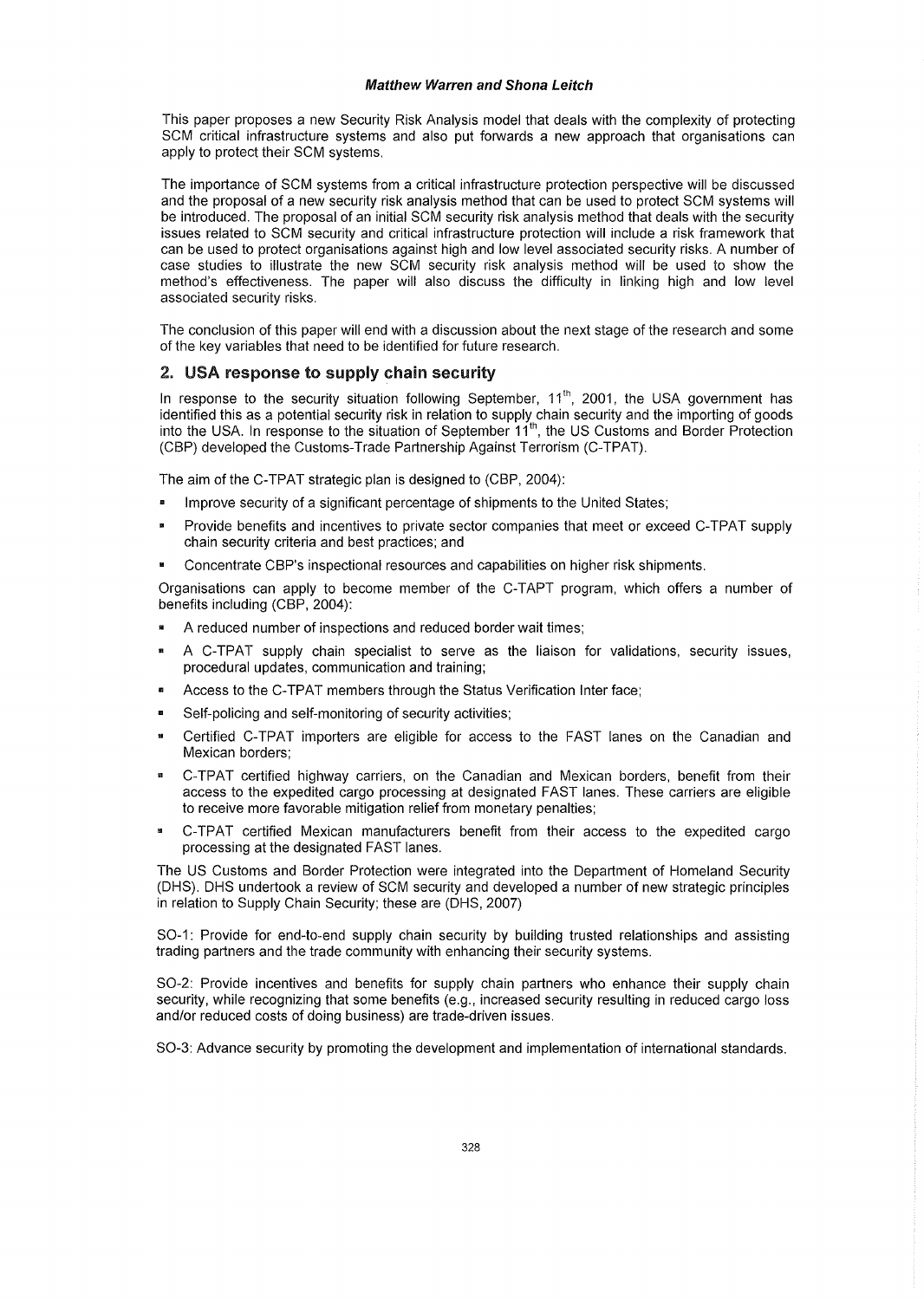#### **Matthew Warren and Shona Leitch**

SO-4: Increase the availability and use of appropriate data in order to maintain complete awareness of the supply chain activities and target Department resources to the highest risk movements.

SO-5: Utilize and provide WMD (Weapons of Mass Destruction) detection systems at ports of origin and entry, in order to provide for a defense in depth, layered system.

SO-6: Expedite movement of low-risk shipments through the supply chain, while maintaining a level of detection such that even low-risk shipments are screened for high-consequence threats (e.g., WMD detection).

SO-7: Provide clear communications with the trade community and our international trading partners in order to facilitate recovery efforts.

SO-8: Ensure that data gathered during normal operations is also sufficient to allow for the management of resumption activities following a supply chain disruption.

SO-9: Promote technological development of detection systems which increase the probability of detection, decrease "false positive" detections, and expedite processing times in order to promote rapid trade movement.

SO-1O: Leverage key nodes in the supply chain to provide for specific scanning, screening, and inspections activities in order to detect and deter illicit use of the supply chain.

SO-11: Develop systems which automate and expedite the use of Department resources.

SO-12: Provide, or support development of, a robust cargo security system that will withstand a supply chain disruption, and rapidly resume pre-incident or near pre-incident status.

SO-13: Provide for a flexible, standardized response mechanism which includes processes to facilitate trade resumption in short and long term recovery operations.

SO-14: Promote development of modal-specific technologies and systems to ensure security of cargo while in transit.

SO-15: Leverage agreements with foreign partners to facilitate investigative activities related to the detection of illicit material in the supply chain.

## 3. **Research update**

Prior research by the authors has focused on looking at the development of security risk analysis models and their applicability to SCM systems. This research has been presented at previous European Information Warfare Conferences (Leitch and Warren, 2009). This prior research proposed the use of 011 - SRA (Organisational Information Infrastructure - Security Risk Analysis) method to protect SCM systems. The Oll-SRA method is concerned about CII protection (Busuttil and Warren, 2002, Busuttil and Warren, 2004, Busuttil and Warren, 2005, Warren and Busuttil 2007). Analysis by the researchers has identified that the Oll-SRA is only focused on security at the process level and relies upon a consensus decision making process in relation to security decisions. Theoretically this may seem an appropriate method but in reality would be considered unworkable; therefore the researchers have looked at alternative ways of protecting CII systems.

The authors reflected upon the security requirements of SCM and the associated level of security risks and have developed a conceptual model that represents this view point; this is shown in Figure 1.

One of the key problems in developing a risk analysis method is how to deal with the complexity involved with SCM security as shown in Figure 1. After a thorough assessment it was found that a risk method called ODESSA may be suitable (Warren, 2001). This method was originally developed to deal with the complexity of healthcare security risk but the authors believe that the flexibility of the ODESSA method can deal with security issues associated with SCM. In the following sections the authors put forward a new method ODESSA-SCM and also propose an initial conceptual model that will be the nexus for future development.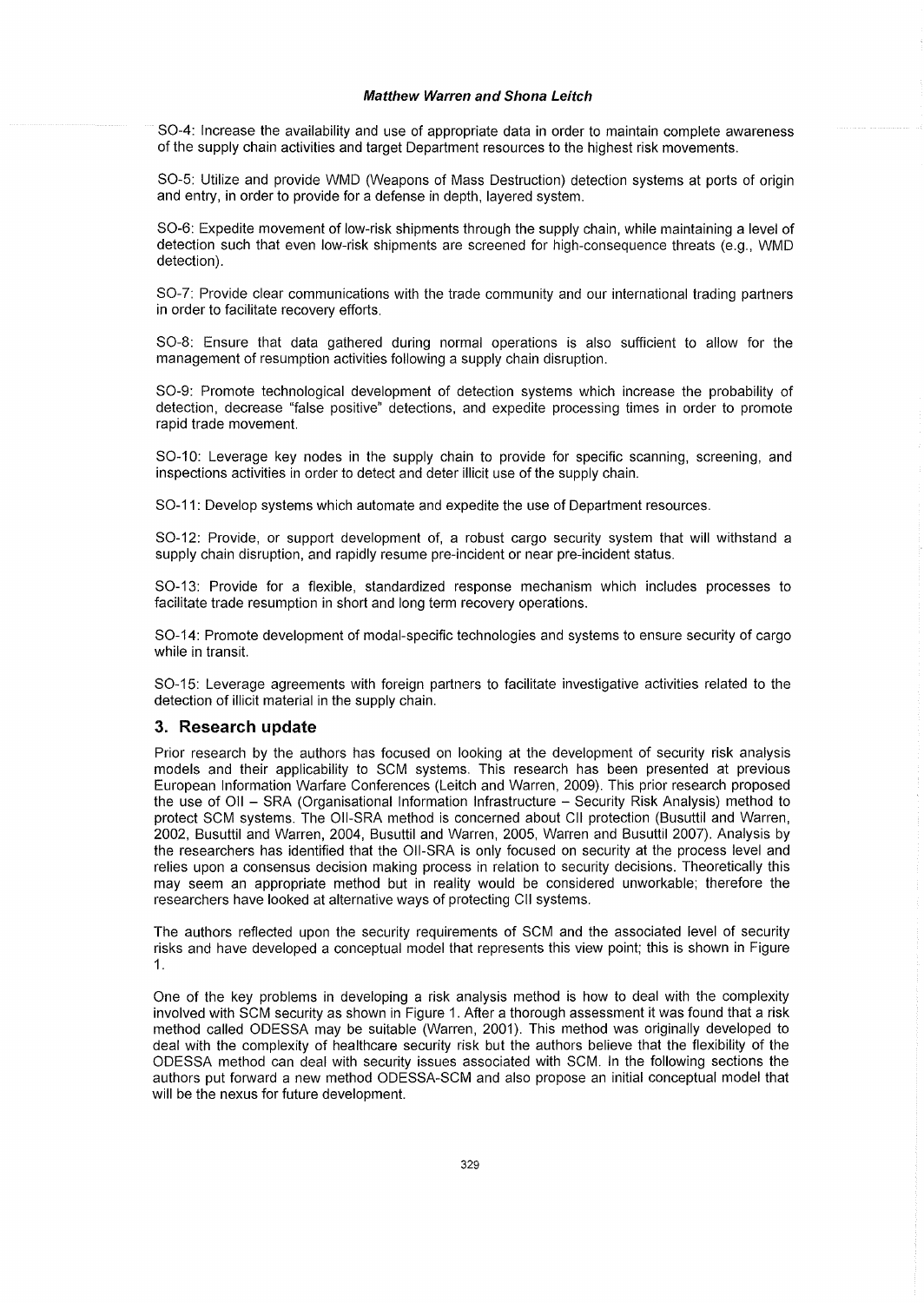

Figure 1: Conceptual model of SCM security risk

# 4. The rationale of ODESSA-SCM method

The rationale of ODESSA-SCM is that at a basic level, SCM organisations would have similar security requirements but beyond this basic level the security countermeasures are unique to each SCM organisation.

Within ODESSA-SCM, security is examined from the context of the whole SCM, with the main factors that influence the whole SCM being considered, which may range from the size of the SCM, organisations involved, to the sensitivity and type of data supporting the SCM.

These elements have been incorporated into a framework as shown in Figure 2. This diagram illustrates the steps involved (at a theoretical level) in determining the security requirements for a SCM.



Figure 2: ODESSA-SCM methodology overview

The ODESSA system suggests three sets of security countermeasures.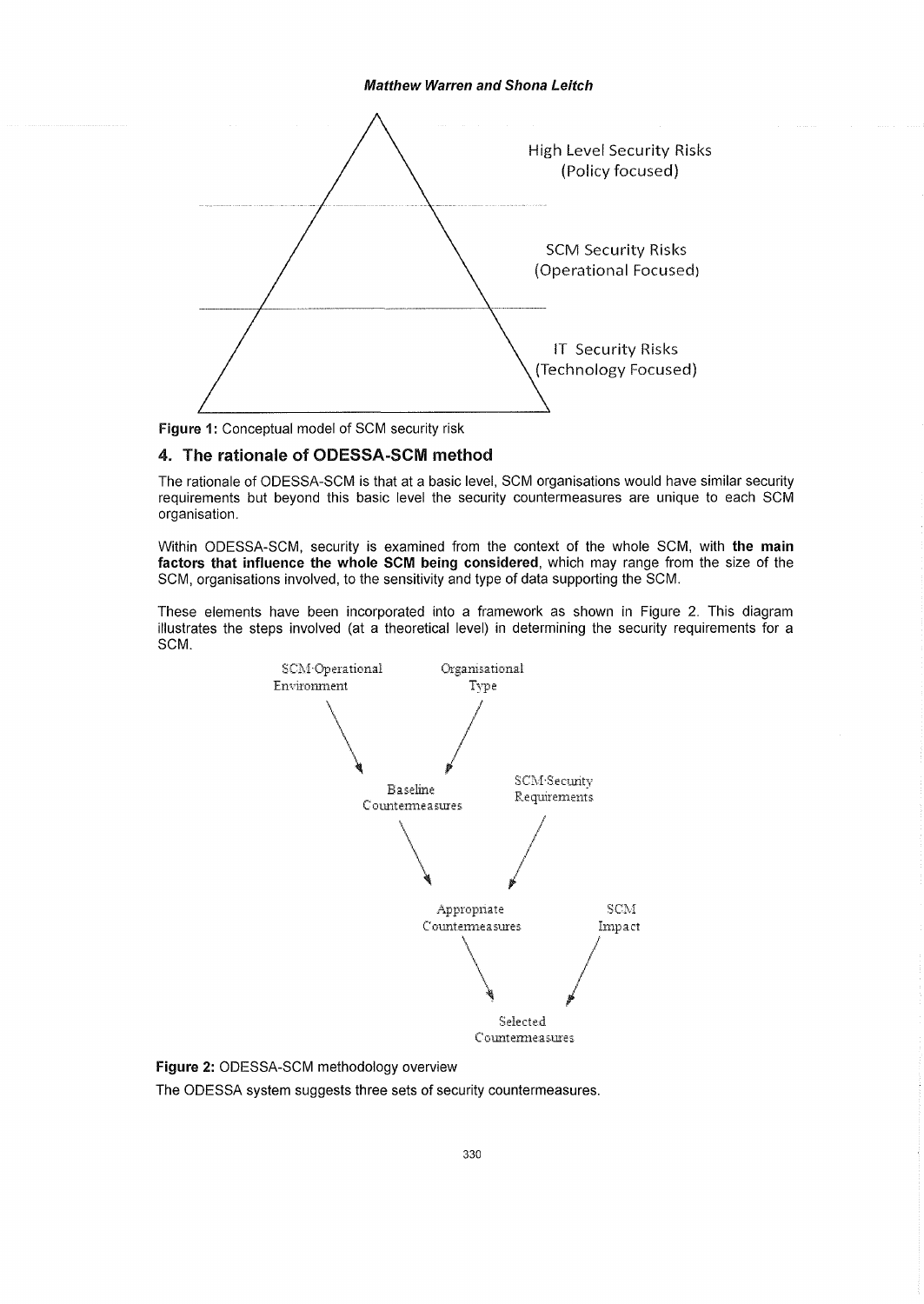## Baseline Countermeasures

These represent the minimally acceptable security countermeasures for SCM organisations.

#### Appropriate Countermeasures

These represent the unique SCM security countermeasures. They are based upon a series of questions from which data sensitivity profiles are formed.

#### Selected Countermeasures

These represent the selected countermeasures from stages one and two that have been selected by the SCM organisation and reviewed.

## 4.1 Steps of ODESSA-SCM

The steps of ODESSA-SCM are described in the following section of the paper.

#### Step 1: Organisational Environment Assessment

This considers the **physical** environment in which the SCM assets are located which may affect the level of protection required. Table 1 gives examples of environmental considerations that may have to be considered.

#### **Table 1:** Organisational environments

| Tvpe     | Options           | Comments                                                                             |
|----------|-------------------|--------------------------------------------------------------------------------------|
| Location | Inner City        | Location may indicate risk of<br>vandalism, and theft                                |
|          | <b>Outer City</b> | Threats from fires from rural<br>areas, increased chance of theft<br>due to location |
|          | Rural             | Location may be at threat from<br>natural disasters, e.g. bushfire                   |
|          | Transnational     | Risk of political or natural<br>occurrence, e.g. war or pandemic                     |

Step 2: Organisational Type

This stage relates to the different organisational types that exist within the SCM sector. The baseline security countermeasures are tailored to these different SCM organisations (e.g. giving advice to staff that may be using laptops in remote locations). The research included a comparison of past healthcare security reviews, which helped to form the baseline security needs for the different types as shown in Table 2.

**Table** 2: Organisational types

| 'ype :             | Description                                                                                       |
|--------------------|---------------------------------------------------------------------------------------------------|
| Regional Based SCM | A localised SCM environment, e.g. a<br>manufacturing process being supplied by local<br>suppliers |
| National SCM       | A SCM that spans a national environment, e.g. food<br>distribution:                               |
| Trans-Regional SCM | A SCM that services a region, e.g. SCM servicing the<br>European Union market;                    |
| Global SCM         | A global SCM, e.g. niche scenario a single provider<br>supplying a global market.                 |

Some of the organisational factors would trigger other forms of security protection, e.g. a global SCM would need to be compliant with US C-TAP security standards.

Step 3: Organisational Baseline Security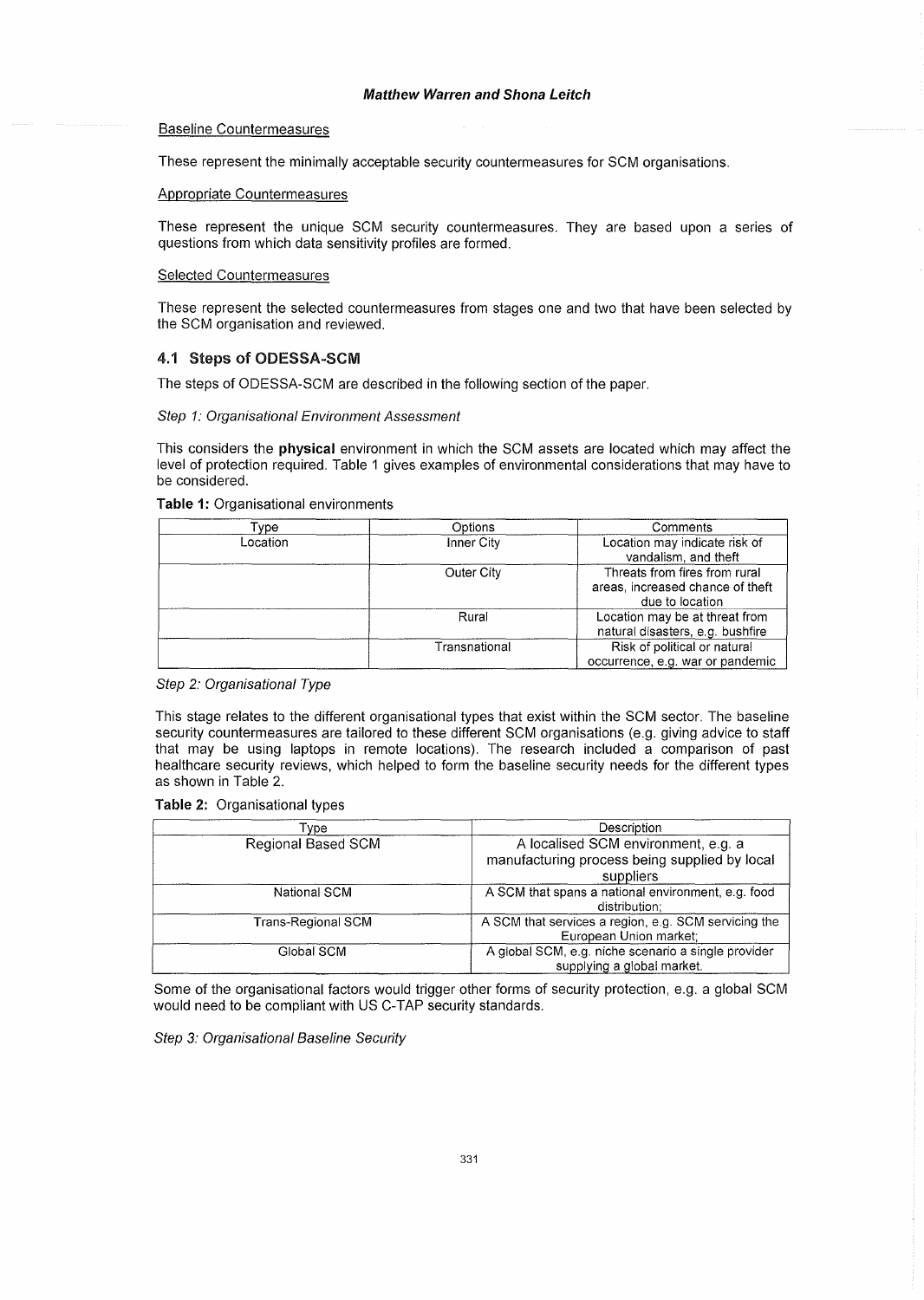The concept of baseline within ODESSA relates to the minimal security levels requirements that an organisation should have installed (Warren, 1997). Examples of baseline security methods that could be applied include:

- AS/NZS ISOIIEC 27001 :2006 Security Techniques (AS/NZS, 2006);
- IT Sector Baseline Risk Assessment (DHS, 2009);
- ISO 28000 Specification for security management systems for the supply chain (ISO, 2007).

Step 4: Organisational Requirements

At this stage the use of the data is considered and evaluated. Many SCM systems use similar sensitive data types which require the same generic security countermeasures, i.e. encryption of personal data.

Because of the nature of SCM systems, it is not possible to determine the usage of the data, but the sensitivity of the data can be considered. The sensitivity impacts of the data are:

- Denial: Denial of access to the information for different time periods;
- Destruction: Destruction of the information:
- Disclosure: Unauthorised disclosure of information;
- Modification: Accidental or deliberate alteration of data;
- Resilience: Ensuring the survivability and continuation of the SCM.

The data impacts are determined as percentages and these are converted to ratings, which are low, medium or high (low is equal to baseline security, and high the maximum protection that is offered). The sensitivity values and data types are determined by answering a series of security related questions, the results are then used to produce a security profile of the organisation under review. Figure 3 shows the steps involved in determining the organisational requirement.



**Figure 3:** Data sensitivity model

### **5. Conclusion**

In conclusion, this paper has built upon previous research that has highlighted the importance of the security issues of SCM and their importance to the critical infrastructure of a country.

A new security risk analysis method, ODESSA-SCM to protect against security SCM threats has been proposed by this paper. The next stage is to develop the model further with a number of SCM security scenarios from Australia and overseas. This will allow for a greater understanding of the complexity of SCM security and risks and also help to identify some of the unique risk issue that are SCM related.